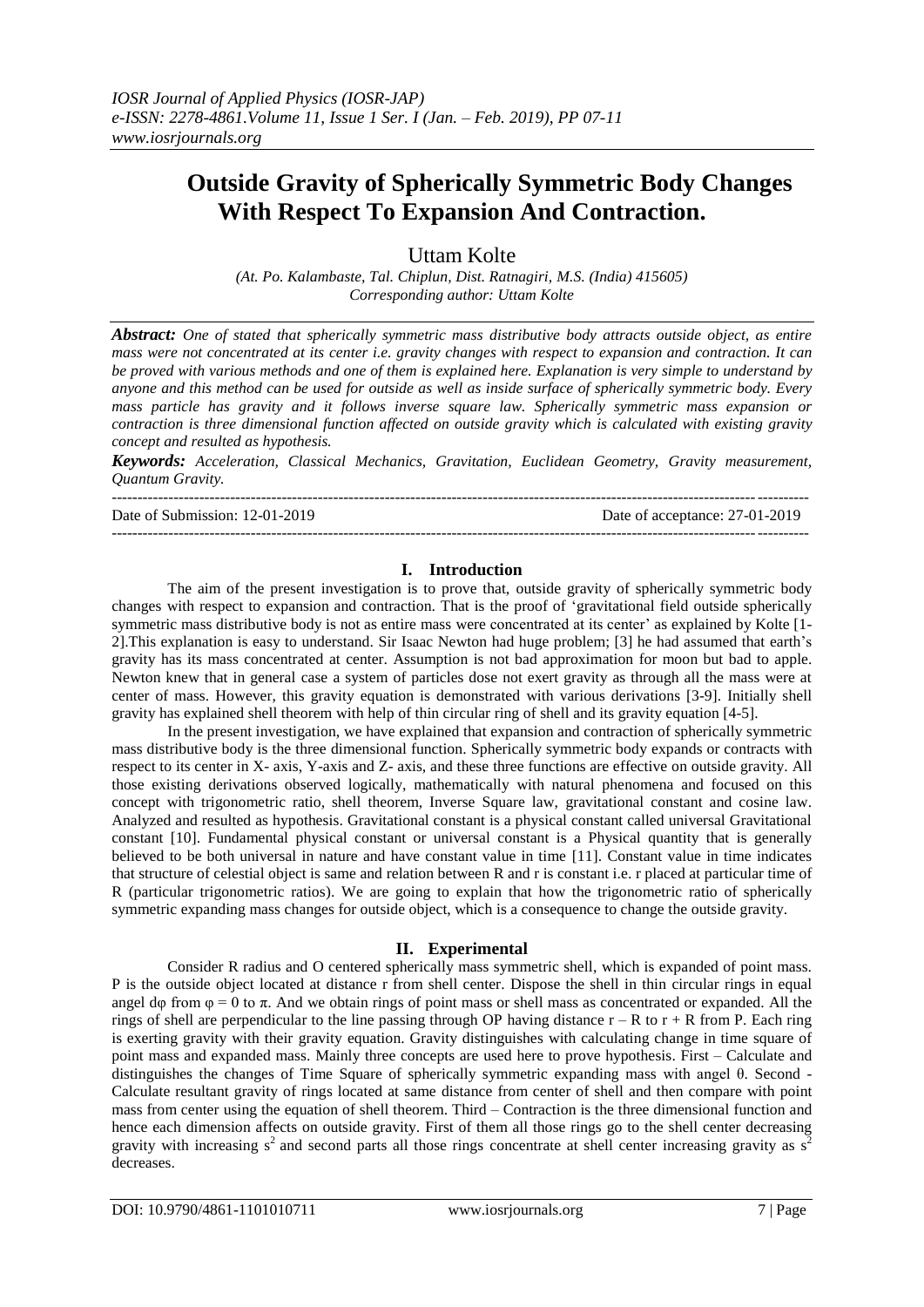#### **III. Results and Discussion**

From the fig.1, here is O centered spherically mass symmetric shell having mass M. P is the outside object at distance r from shell center. Shell or point mass placed at center O is related to angle θ from P, and angle  $\varphi$  from center O. Shell or point are cutting thin circular rings in equal tiny angel d $\varphi$  from  $\varphi = 0$  to  $\pi$  and obtained the ring of point or shell as concentrated or expanded mass. Suppose point mass expanded and become R radius shell and ring N<sub>1</sub> is the ring which is to be found at center of shell expanded in angle d $\varphi$ . Ring N<sub>2</sub>, N<sub>3</sub> and  $N_4$  having  $s_1$ ,  $s_2$  and s as well as  $r_1$ ,  $r_2$  and r correspondingly.

Mass of ring -

Density 
$$
x \, 2\pi \, R \sin\varphi * R d\varphi
$$
 \n $\therefore$  King of ring N<sub>1</sub> > Sing of ring N<sub>2</sub> \n $\therefore$  Mass of ring N<sub>1</sub> > Mass of ring N<sub>2</sub> \n $\therefore$ 



**Figure1.** Spherical symmetric mass of shell expanded with angel θ

**3.1: Proof 1:** Expanded mass fragmented with angel θ exerting gravity as compared to point mass from center.

When all the mass of shell concentrate at center as the point mass, then  $\theta = 0^0$  and  $\varphi = 90^0$ . And ring N<sub>1</sub> situated at center has the least ratio of r and s ( $\cos\theta = 1$ ) and so r = s where as compared to other rings ratios of point mass. Shell is the expansion of point mass at center O. We are going to explain that expanded mass exert gravity as compared to point mass from center. Mass of shell to be found at ring  $N_2$  has least ratio of s and r  $(\cos\theta < 1)$ .

Let ring  $N_2$  shifted to center of shell keeping ratio constant and it becomes ring  $N_4$  with increasing proportional mass,  $s^2$  and  $r^2$ .

As per shell theorem, Gravity of ring is,

$$
E_{ring} = \frac{GM_{mass of ring} * \cos \theta}{s^2} \quad \dots \quad \dots \quad \dots \quad \dots \quad (3)
$$

Mass /s<sup>2</sup> and cos θ of ring N<sub>2</sub> and ring N<sub>4</sub> are same, i.e. ring N<sub>4</sub> exerting gravity is equal to ring N<sub>2</sub> from the center of shell.

i.e. Gravity of ring 
$$
N_2
$$
 = Gravity of ring  $N_4$  *----------------* (4) Mass and  $s^2$  of ring  $N_4$  as compare to ring  $N_2$  is as following.

*Mass and* 
$$
s^2
$$
 *of*  $ring\ N_4 = \frac{Mass\ of\ ring\ N_2 \times \cos^4\theta}{s_1^2 \times \cos^4\theta}$  \n  $-\text{ 5)}$ 

Inserting this value in equation (3)

$$
\therefore E_{ring\ N_4} = \frac{G\ M_{mass\ of\ ring\ N_2} * \cos^4\theta * \cos\theta}{s_1^2 * \cos^4\theta} \ \dots \tag{6}
$$

Here 
$$
\frac{\cos^2 \theta}{s_1^2} = \frac{1}{s_2^2} = \frac{1}{r^2}
$$
 Inserting this value in equation (6) and we get,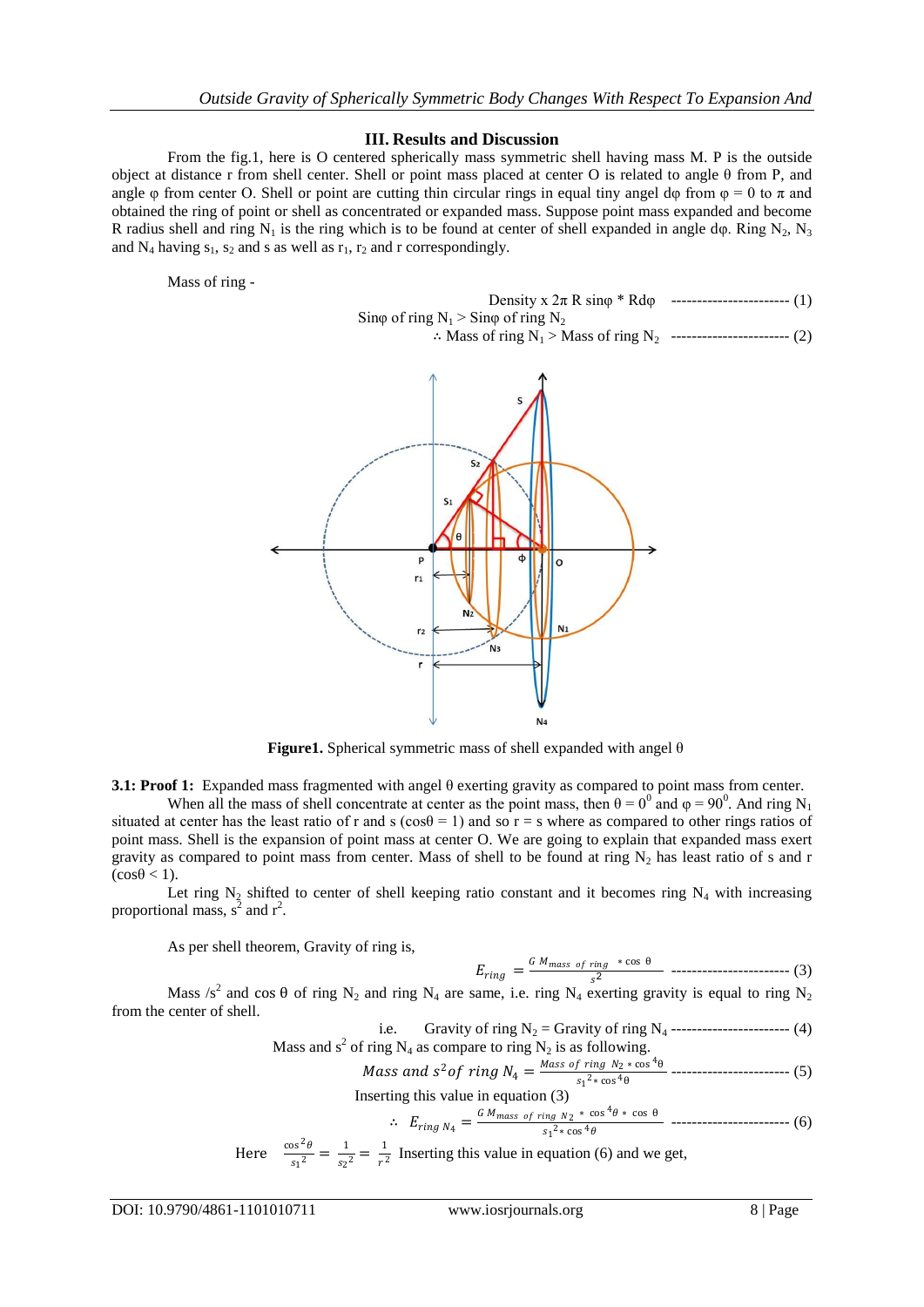$$
\therefore E_{ring\ N_4} = \frac{GM_{mass\ of\ ring\ N_2} * \cos^3\theta}{r^2 * \cos^4\theta} \ \dots \tag{6}
$$

 $2r_{ring}N_4$  –  $2r_{eng}N_4$  –  $2r_{avg}N_4$  –  $2r_{cos}N_6$ <br>Decreasing cos<sup>3</sup>θ from both side and ratio remain constant.

$$
\therefore E_{ring\ N_4} = \frac{GM_{mass of\ ring\ N_2}}{r^2} * \frac{1}{\cos\theta} \quad \text{---}
$$

This is the point mass of ring  $N_4$  ( $\frac{M_{mass of ring N_2}}{cos \theta}$  $\frac{\partial f \text{ ring } N_2}{\partial \cos \theta}$  which is greater than mass of ring N<sub>2</sub> exerting gravity from shell center and it is equivalent gravity as ring N<sub>2</sub>. Thus all the mass of shell fragmented with  $\theta$  has least ratio placed at  $\lt r$  distance and it is exerting gravity same as equation (7). And from cos $\theta$  gravity is increasing as  $\theta$  increases. This states that spherically symmetric expanded mass exerts gravity more than they are concentrating at center.

**3.2: Proof 2:** Rings of shell placed at equal distance from shell center exerting gravity as compared to point mass from shell center:



**Figure2.** Rings of shell placed at equal distance from shell center.

From the fig.2, ring of shell A and B placed at equal distance from shell center exerting gravity at outside object P. Ring A and B having same mass and different in  $\theta$ ; i.e. mass and s<sup>2</sup> ratio is different. Both rings come together at the center of shell (ring C) then resulted ratio mass and  $s^2$  is changed and it's found between the said rings. Thus all the rings of shell expressed its mass and  $s<sup>2</sup>$  ratios from shell center also between them.

All the rings of shell come together at it center as ring C having radius  $R_1$  and Limit of  $R_1$  is 0 to R. Integrated entire ring ratio mass and s<sup>2</sup> over the limit R<sub>1</sub> = 0 to R are resulted between 0 to R ( $\theta$  > 0) which is increasing with spherically expansion.

Integrated ring resulted between 0 to R  $(\theta > 0)$  and ring gravity as per equation (3) then we get,

$$
E_{\text{Integrated ring}} = \frac{GM_{\text{mass of Integrated ring}} * \cos \theta}{s^2} \dots \dots \dots \dots \dots \dots \dots \dots \tag{8}
$$

Mass of integrated ring concentrate at it center increasing gravity due to  $s^2$  decreases, and mass of integrated ring is equal to mass of shell.

$$
\therefore E_{shell} = \frac{GM_{mass of shell} * \cos \theta}{r^2 * \cos^2 \theta} \dots \dots \dots \dots \dots \dots \dots \dots \dots \tag{9}
$$

 $\frac{e^{-\frac{1}{2}x} \cos^2 \theta}{\sin^2 \theta}$ <br>Decreasing cos θ from both sides and ratio remains constant

$$
\therefore E_{shell} = \frac{GM_{mass of shell}}{r^2} * \frac{1}{\cos \theta} \dots \dots \dots \dots \dots \dots \dots \dots \dots \tag{10}
$$
 OR

 Calculated resultant ratio mass and s 2 of rings placed at equal distance from shell center for constant mass and found that they are placed together at less than r distance. Thus all the rings ratios are also less than r distance. Hence resultant ring (all rings concentrate at this ring) for total mass of shell also placed at < r distance which gives us a shell gravity. Gravity of ring is as equation (3) and suppose ring  $N_3$  (fig.1) is the resultant ring inside the shell having  $s_2^2 = r^2$ . Hence gravity of resultant ring N<sub>3</sub> is,

$$
E_{resultant} \, \text{ring} \, N_3 = \frac{GM_{resultant} \, \text{ring} \, N_3 \, * \cos \theta}{S_2^2} \, \text{underline} \, (11)
$$
\n
$$
(S_2^2 = r^2)
$$

$$
E_{resultant} \, \, \text{ring} \, \, N_3 = \frac{GM_{resultant} \, \, \text{ring} \, \, N_3 \, \, * \, \text{cos} \, \theta}{r^2} \, \text{underline} \, (12)
$$

Equivalent gravity as resultant ring  $N_3$  from center of shell is as ring  $N_4$ .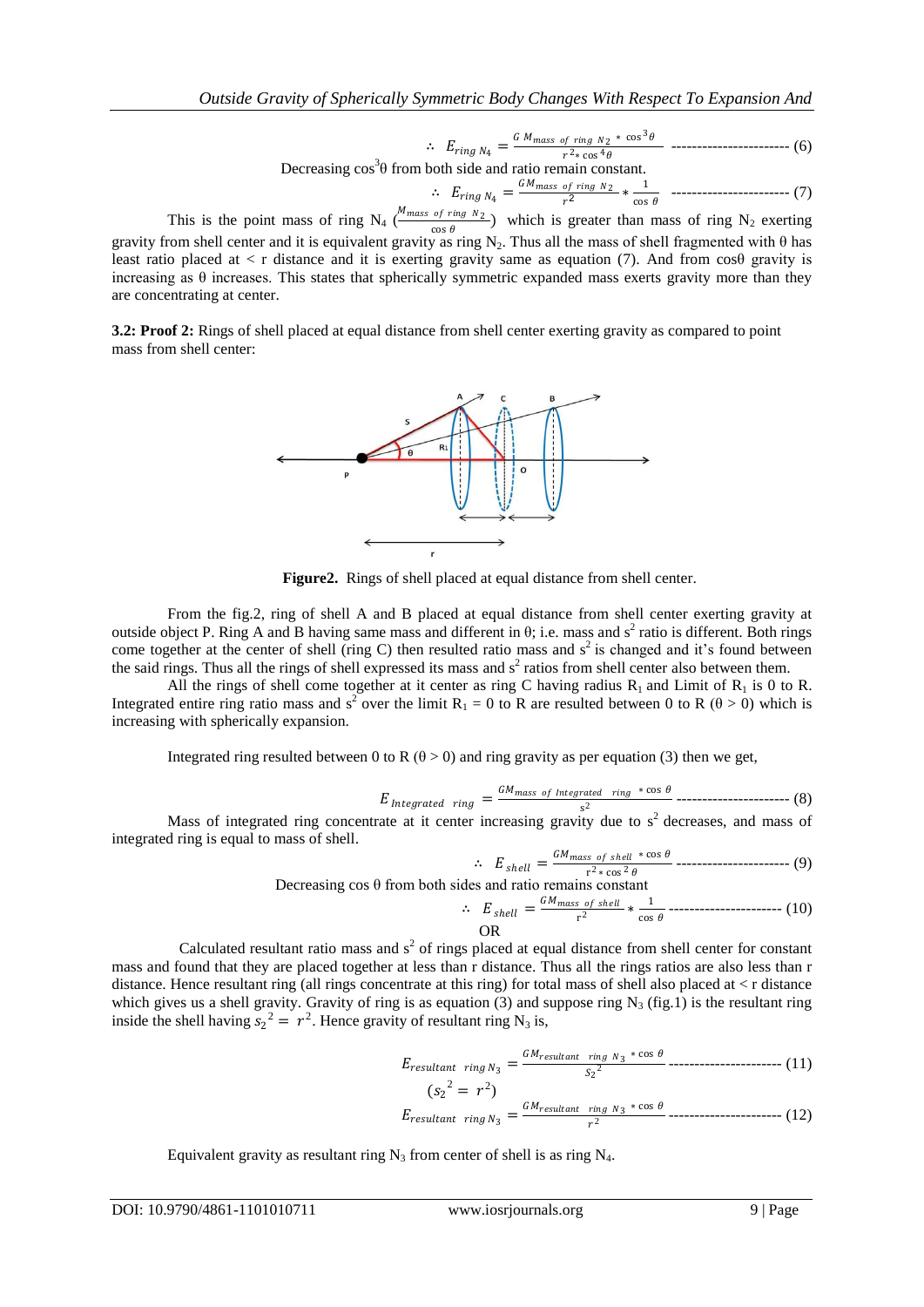$$
\therefore E_{ring\ N_4} = \frac{GM_{mass\ of\ resultant\ ring\ N_3} * \cos\theta * \cos^2\theta}{S_2^2 * \cos^2\theta} \ \dots \tag{13}
$$

$$
(S2 = cos2 \theta / s22)
$$
  
 
$$
\therefore Ering N4 = \frac{GMmass of resultant ring N3}{S2 * cos \theta}
$$

Equation (14), ring N<sub>4</sub> concentrate at it center with their cos $\theta$  and ratio remain constant.

$$
\therefore E_{Concentrated\ ring\ N_4} = \frac{GM_{mass\ of\ resultant\ ring\ N_3}}{r^2} \ \dots \dots \dots \dots \dots \dots \dots \dots \dots \tag{15}
$$

Values of equation (11) and (12) are equal as well as equation (11) and (15) are equal consequently equation (12) and (15) also equal. From equation (12) and (15) outside gravity at P is same for mass M  $*$  cos  $\theta$ of shell and mass M of point. This states that concentrated mass and spherically symmetric expanded mass exerts gravity differently and it is increasing as  $\theta$  increases. That is as equation (7) and (10).

**3.3: Proof 3:** Contraction is the three dimensional function and hence each dimension affects on outside gravity. OR

Point mass at center exerting gravity as compared to expanded mass.

As per universal gravitational law Gravity of spherically symmetric mass is,  $E = \frac{GM}{r^2}$  $\frac{2m}{r^2}$  --------------------------- (16)

From equation (16), spherically symmetric expanded mass exerting gravity as all mass concentrate at its center, but concentration is the three dimensional effect of cosθ. Mass concentrate at center from Y- axis and Z- axis are increasing gravity where as X- axis decreasing for observer at X- axis. Inserting cosθ value in equation (16) and shell is a spherically symmetric mass,

$$
E_{shell} = \frac{GM_{mass of shell} * \cos^2 \theta}{r^2 * \cos \theta} \quad \dots \quad (17)
$$

Decreasing  $\cos \theta$  from both sides and ratio remains constant

$$
\therefore E_{shell} = \frac{GM_{mass of shell} * \cos \theta}{r^2} \quad \dots \quad \dots \quad \dots \quad (18)
$$

Suppose mass accumulates in point then  $\cos\theta = 1$ , i.e. mass shifted from s to r is nothing difference from X- axis Y- axis and Z- axis. Inserting the cos $\theta$  value of point mass in equation (17) or (18) and resulted as equation (16). Consequences of contraction are opposite to expansion.

Equation (18) is the similar equation as ring gravity which is used in shell theorem; actually the equation comes from shell gravity or spherical symmetric expanded mass gravity. Equation shows that all the mass of shell (spherically symmetric expanded with angel θ) concentrates at shell center and its resultant gravity becomes as point mass ( $\frac{GM}{2}$  $\frac{2m}{r^2}$ ) using cos $\theta$ . From equation (18) we conclude that mass expanded with  $\theta$  and mass concentrate at center exerting gravity has difference with cosθ. We required value of cosθ to make shell gravity as equal to point mass from center. Hence shell gravity is greater than point mass at center and that is as equation (19). This states the hypotheses.

$$
\therefore E_{shell} = \frac{GM_{mass of shell}}{r^2} * \frac{1}{\cos \theta} \quad \dots \quad \dots \quad \dots \quad (19)
$$

#### **IV. Conclusion**

From all above proofs, outside gravity of spherically symmetric body are changes with respect to expansion and contraction. This result is different from existing. From all those above proofs and equation of ring gravity, we conclude that gravity equation must have contained cosθ. Here it is assumed that earth (celestial body) mass concentrates at its center, but we observed spherically symmetric mass expanded earth gravity on its surface, therefore cosθ applied and we get same gravity as point mass from less quantity of spherically symmetric expanded mass.

Observed Gravitational constant has contained volume, mass and Time Square. Gravitational constant shows that mass contained in volume has time square. Time square kept constant in Gravitational constant therefore gravity changes with mass and volume. Hence we always obtain gravity of particular time square